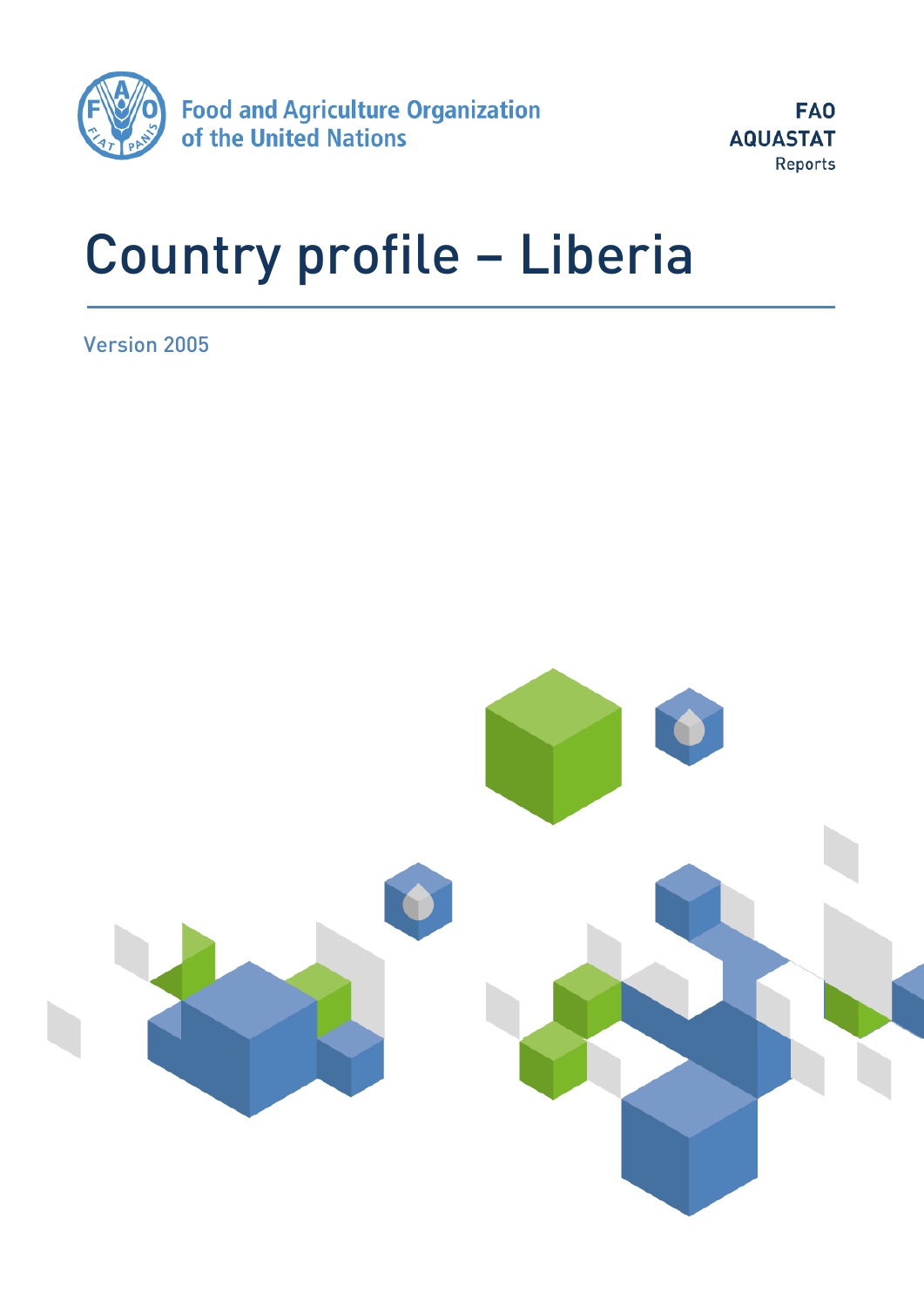Recommended citation: FAO. 2005. AQUASTAT Country Profile – Liberia. Food and Agriculture Organization of the United Nations (FAO). Rome, Italy

The designations employed and the presentation of material in this information product do not imply the expression of any opinion whatsoever on the part of the Food and Agriculture Organization of the United Nations (FAO) concerning the legal or development status of any country, territory, city or area or of its authorities, or concerning the delimitation of its frontiers or boundaries. The mention of specific companies or products of manufacturers, whether or not these have been patented, does not imply that these have been endorsed or recommended by FAO in preference to others of a similar nature that are not mentioned.

The views expressed in this information product are those of the author(s) and do not necessarily reflect the views or policies of FAO.

FAO encourages the use, reproduction and dissemination of material in this information product. Except where otherwise indicated, material may be copied, downloaded and printed for private study, research and teaching purposes, or for use in non-commercial products or services, provided that appropriate acknowledgement of FAO as the source and copyright holder is given and that FAO's endorsement of users' views, products or services is not implied in any way.

All requests for translation and adaptation rights, and for resale and other commercial use rights should be made via www.fao.org/contact-us/licencerequest or addressed t[o copyright@fao.org.](mailto:copyright@fao.org)

FAO information products are available on the FAO website (www.fao.org/ publications) and can be purchased throug[h publications-sales@fao.org.](mailto:publications-sales@fao.org)

© FAO 2005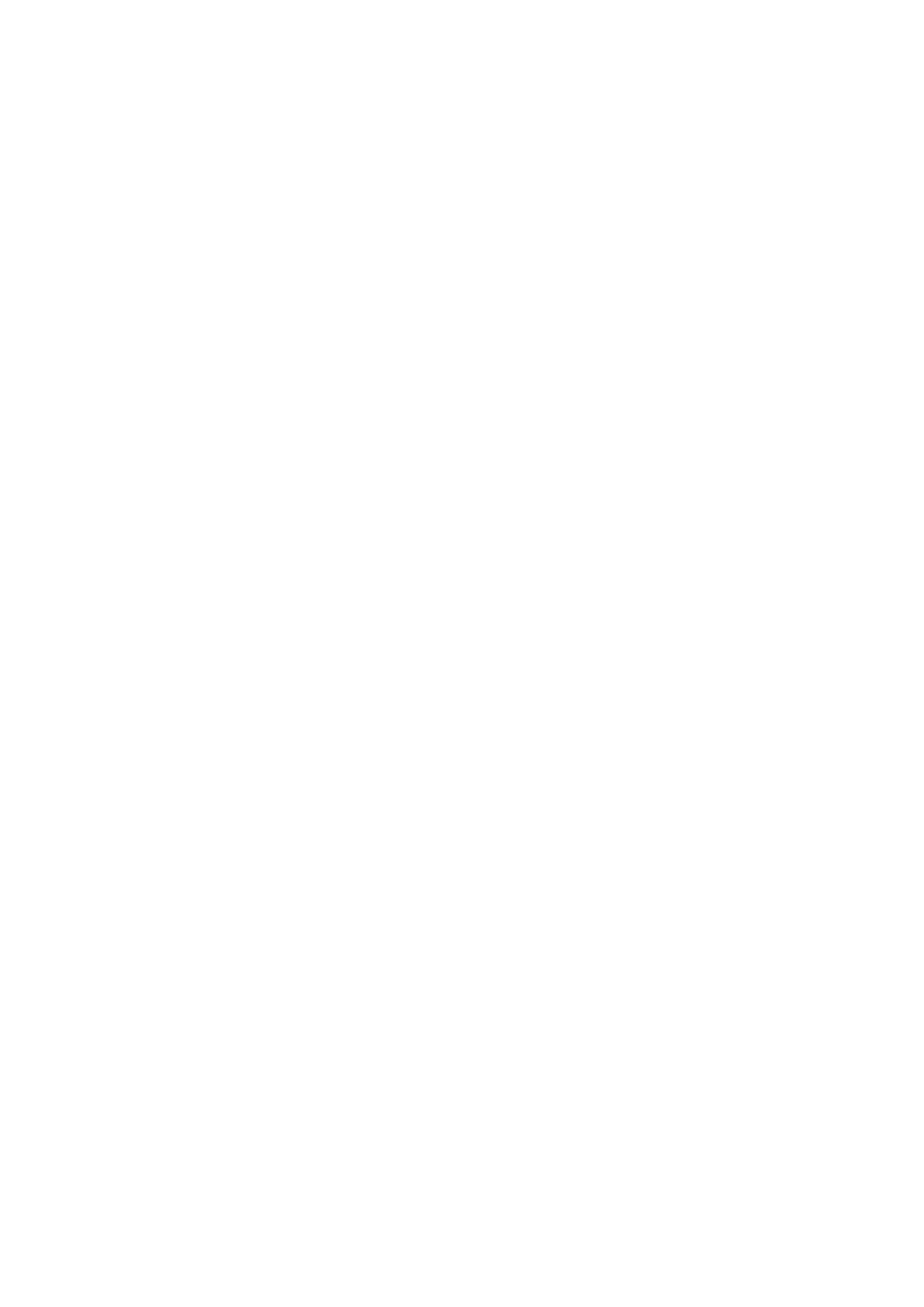

# **Liberia**

#### **GEOGRAPHY, CLIMATE AND POPULATION**

#### **Geography**

Liberia, located in West Africa, covers an area of 111 370 km<sup>2</sup>. It borders Sierra Leone to the northwest, Guinea to the north, Cote d'Ivoire to the northeast and east, and the Atlantic Ocean to the south and southwest. Its north-south extent is about 465 km and its Atlantic Ocean coastline is about 520 km long. The terrain comprises mostly flat to rolling coastal plains, rising to rolling plateau and low mountains in the northeast. The coastline is characterized by lagoons, mangrove swamps, and river-deposited sandbars. The country can be divided according to elevation into four main physical regions parallel to the coast: i) coastal plains up to 100 m; ii) hills from 100 to 300 m; iii) plateaus from 300 to 600 m; and iv) mountainous areas above 600 m. In 2002, the cultivated area was estimated at 600 000 ha, of which arable land covers 380 000 ha, while 220 000 ha are covered by permanent crops (Table 1).

#### TABLE 1 **Basic statistics and population**

| <b>Physical areas:</b>                                        |      |                          |                             |
|---------------------------------------------------------------|------|--------------------------|-----------------------------|
| Area of the country                                           | 2002 | 11 137 000               | ha                          |
| Cultivated area (arable land and area under permanent crops)  | 2002 | 600 000                  | ha                          |
| As % of the total area of the country<br>$\bullet$            | 2002 | 5.4                      | %                           |
| Arable land (annual crops + temp fallow + temp. meadows)<br>٠ | 2002 | 380 000                  | ha                          |
| Area under permanent crops<br>$\bullet$                       | 2002 | 220 000                  | ha                          |
| Population:                                                   |      |                          |                             |
| Total population                                              | 2004 | 3 487 000                | inhabitants                 |
| Of which rural                                                | 2004 | 52                       | %                           |
| Population density                                            | 2004 | 31                       | inhabitants/km <sup>2</sup> |
| Economically active population                                | 2004 | 1 318 000                | inhabitants                 |
| - as % of total population                                    | 2004 | 38                       | %                           |
| - female                                                      | 2004 | 40                       | $\frac{0}{0}$               |
| - male                                                        | 2004 | 60                       | $\%$                        |
| Population economically active in agriculture                 | 2004 | 863 000                  | inhabitants                 |
| - as % of total economically active population                | 2004 | 65                       | $\%$                        |
| - female                                                      | 2004 | 45                       | %                           |
| - male                                                        | 2004 | 55                       | %                           |
| Economy and development:                                      |      |                          |                             |
| Gross Domestic Product (GDP) (current US\$)                   | 2003 | 442.2                    | million US\$/year           |
| Value added in agriculture (% of GDP)                         |      | Ĭ.                       | %                           |
| GDP per capita                                                | 2003 | 131                      | US\$/year                   |
| Human Development Index (highest = $1$ )                      |      | $\overline{\phantom{a}}$ |                             |
| Access to improved drinking water sources:                    |      |                          |                             |
| Total population                                              | 2002 | 62                       | $\frac{0}{0}$               |
| Urban population                                              | 2002 | 72                       | %                           |
| Rural population                                              | 2002 | 52                       | %                           |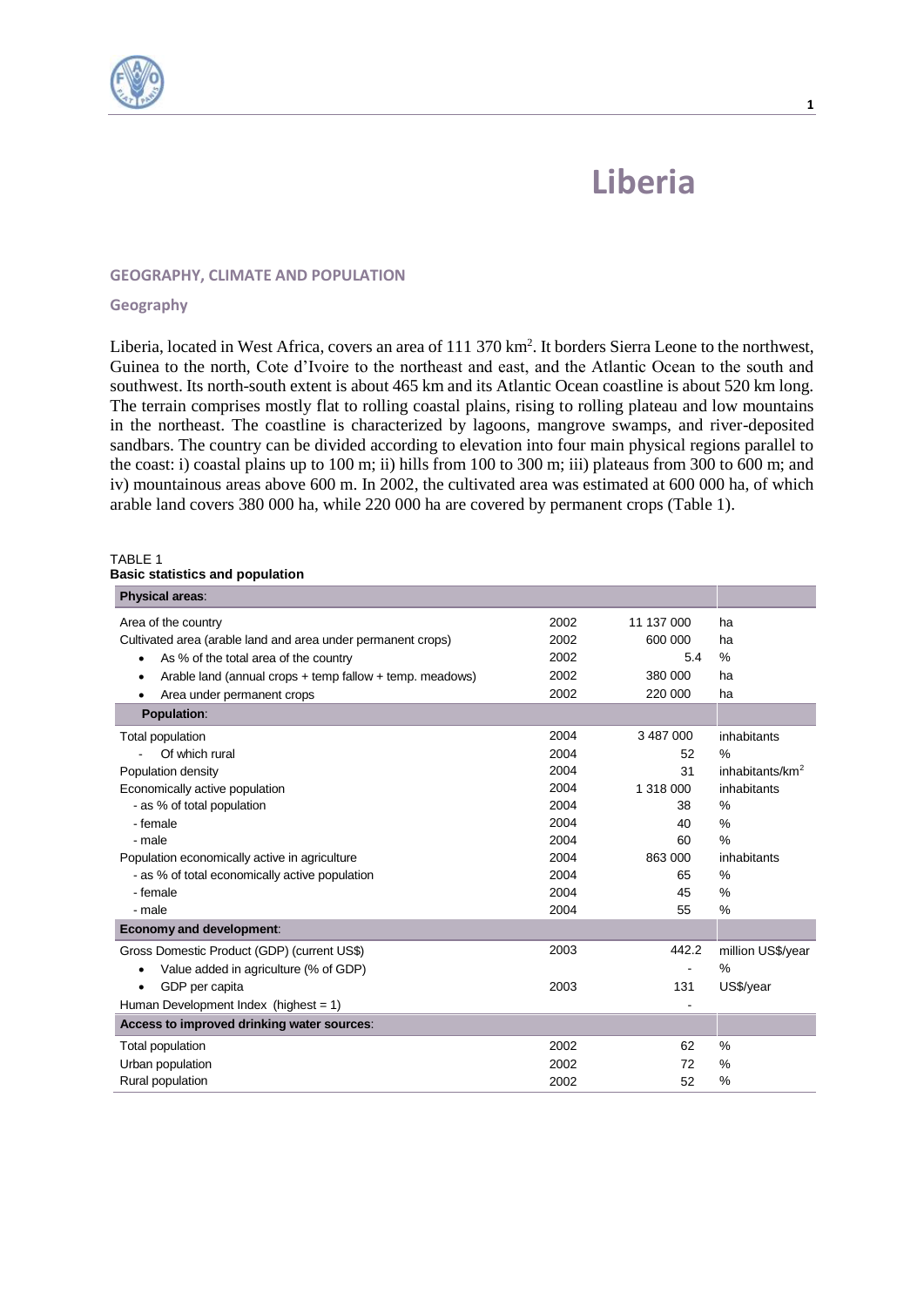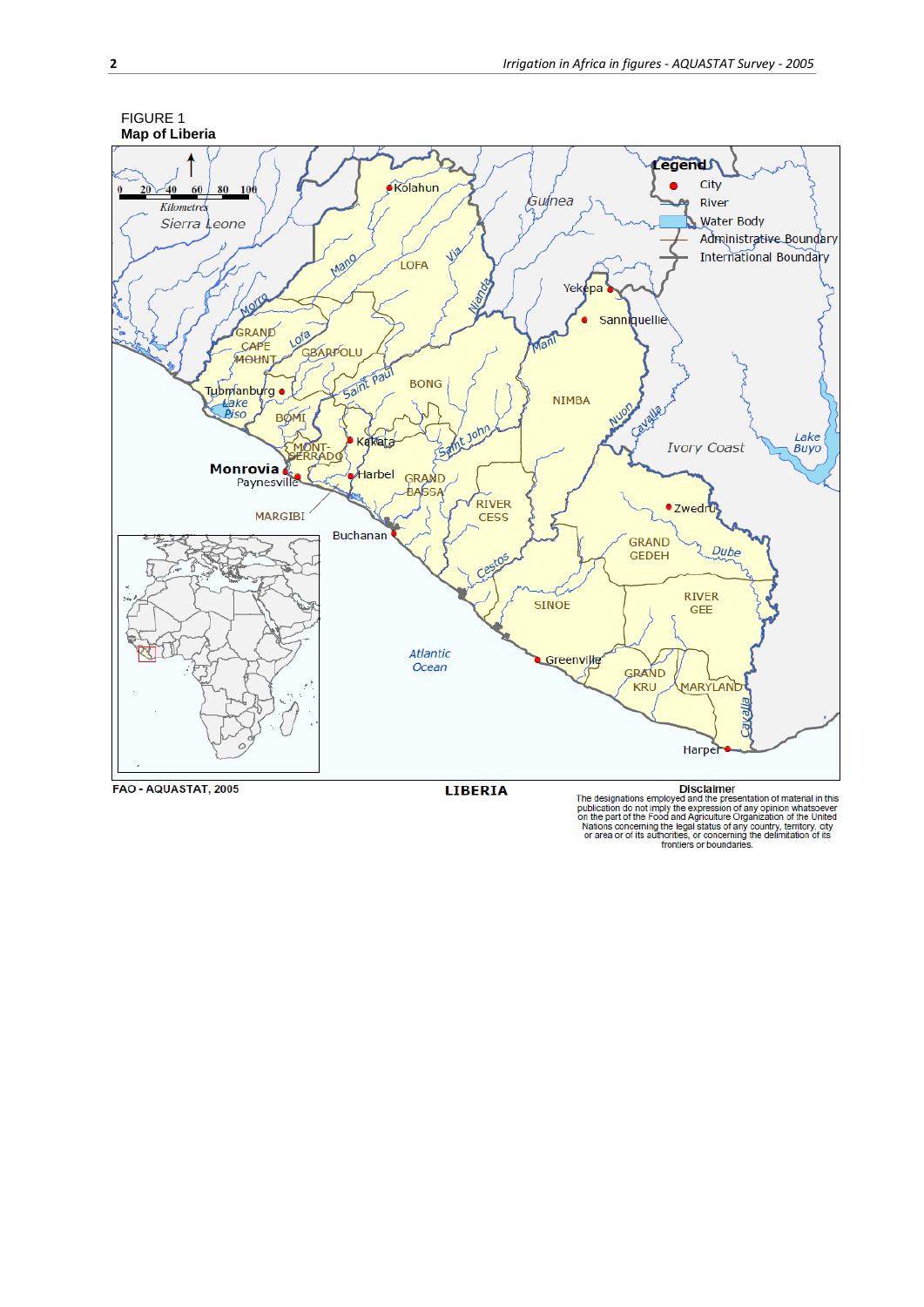#### **Climate**

Liberia's climate is tropical hot-humid. Winters are dry with hot days and cool to cold nights; summers are wet and cloudy with frequent heavy showers. The rainy season lasts from April to November and average annual rainfall is estimated at 2 391 mm, with a spatial variation from 2 000 to 5 000 mm. Although this is much higher than the quantity of water required for crop growth, an acute water deficit is experienced anyway during a 3 to 5 month period, particularly in the uplands.

#### **Population**

Total population in 2004 was 3.5 million, of which 52 percent were rural. Population density was 31 inhabitants/km<sup>2</sup> .

Liberia is in a post-war period facing serious political, financial, administrative and organizational problems. Ten years of conflict have led to multiple internal displacements of hundreds of thousands of people, disrupted supply of basic social services, increased the vulnerability of women and children to extreme poverty, hunger, disease and HIV/AIDS. Poverty is widespread.

Access to education is limited. An estimated 80 percent of schools, health service structures, water wells and sanitation facilities have been either destroyed or abandoned since 1998. No up-to-date water supply and sanitation coverage data are available, but those still functioning are in alarming and worrying conditions in almost all counties in Liberia. As a result, morbidity and mortality rates remain high and may possibly deteriorate further as populations returning to these areas are expected to increase and thereby overstretch the already either only partly functioning or malfunctioning health and social infrastructures.

#### **ECONOMY, AGRICULTURE AND FOOD SECURITY**

Before the outbreak of civil war, agriculture accounted for about 40 percent of GDP and Liberia had been a producer and exporter of basic products - primarily raw timber and rubber. The rubber industry generated over US\$ 100 million export earnings annually. By the end of 1996, real GDP was as low as 10 percent of its pre-war level. However, from 1997 it increased, reflecting a post-war surge in rice, timber and rubber production, and in 2002, reached US\$ 442 million. Nonetheless, in 2004, a still unsettled domestic security situation was slowing the process of rebuilding the social and economic structure of the country. In 2000, agriculture and forestry contributed over 90 percent of export earnings, mainly from rubber, timber, cocoa and coffee.

Agricultural activities are still considerably reduced and food insecurity is worsening, as the areas considered to be the "food basket" of Liberia are still inaccessible. Rice production in 1995 was only 23 percent of the pre-civil war level. Cassava production has also been falling, possibly by as much as 50 percent. Low productivity of land and labour, shifting cultivation and low livestock production remain the main characteristics of traditional farming in Liberia. Rainfed agriculture is the predominant system. Use of water control technology is exceptional and consists mainly of unregulated manual irrigation, using watering cans.

Liberia is far from being food self-sufficient, with net cereal imports and food aid as a percent of total consumption being 44.1 percent for the period 1998-2000. The variation in domestic cereal production in the period 1992-2001 (average percent variation from mean) was 44.5 percent.

#### **WATER RESOURCES**

Liberia can be divided into two kinds of river systems: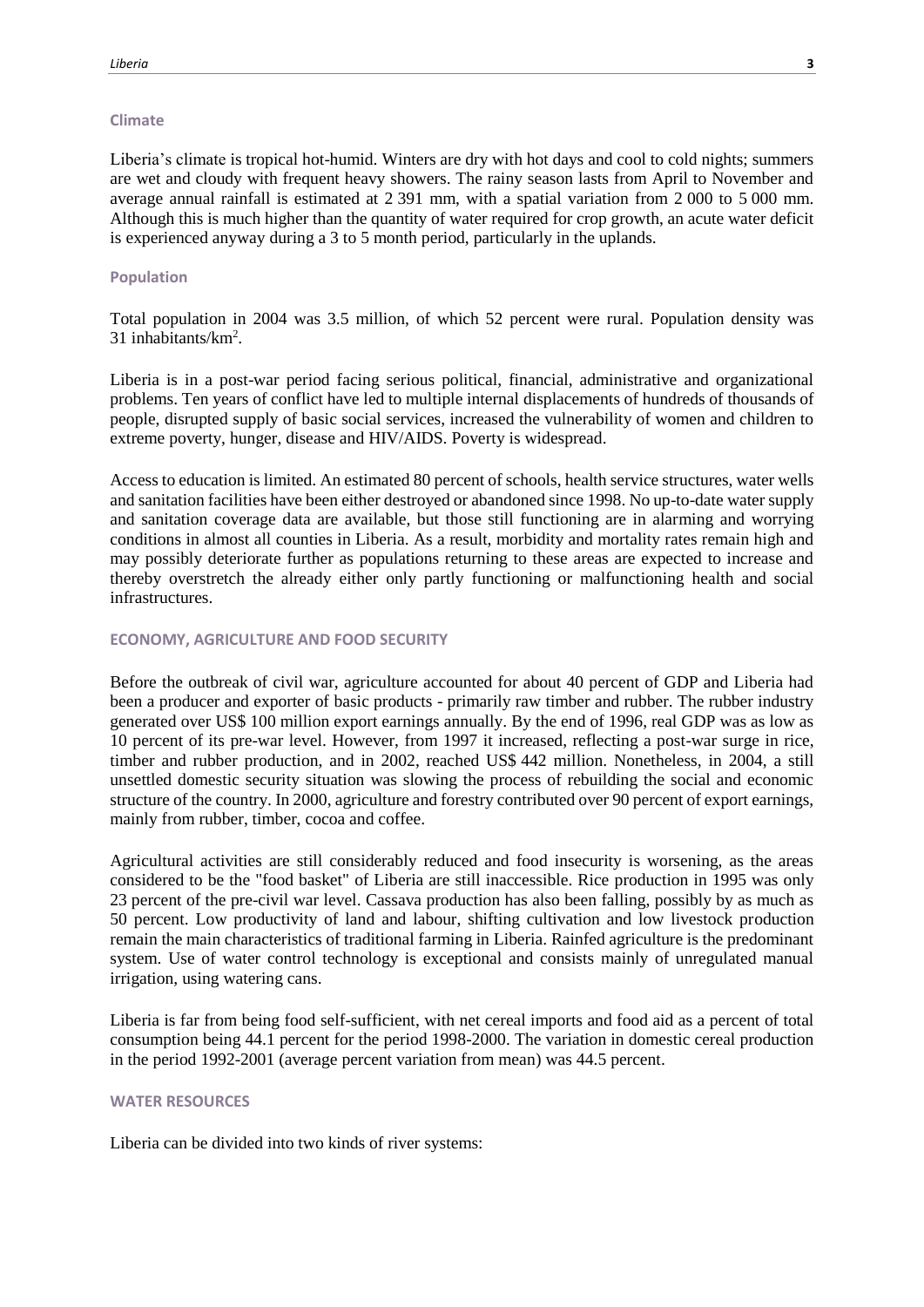- The major basins, which drain 97 percent of the territory in a general northeast-southwest direction. Of these, the six major rivers, originating in Sierra Leone, Guinea or in Côte d'Ivoire, are the Mano, Lofa, Saint Paul, Saint John, Cestos and Cavalla, and together drain 65.5 percent of the country;
- The short coastal watercourses, which drain about 3 percent of the country.

Internal renewable surface water resources are estimated to be 200 km<sup>3</sup>/year and internal groundwater is estimated to be 60 km<sup>3</sup>/year; all of the latter is believed to be drained by watercourses. Thus, the total internally produced renewable water resources become 200 km<sup>3</sup>/year, while an additional 32 km<sup>3</sup>/year comes from Guinea and Côte d'Ivoire, bringing the total renewable water resources to 232 km<sup>3</sup>/year (Table 2). Liberia is one of the African countries with the highest amount of renewable water resources per inhabitant: more than 71 000 m<sup>3</sup>/year.

TABLE 2 **Water resources**

| .                                                     |      |         |                           |
|-------------------------------------------------------|------|---------|---------------------------|
| Renewable water resources:                            |      |         |                           |
| Average precipitation                                 |      | 2 3 9 1 | mm/yr                     |
|                                                       |      | 266.3   | $10^9$ m <sup>3</sup> /yr |
| Internal renewable water resources                    |      | 200     | $10^9$ m <sup>3</sup> /yr |
| Total actual renewable water resources                |      | 232     | $10^9$ m <sup>3</sup> /yr |
| Dependency ratio                                      |      | 13.8    | %                         |
| Total actual renewable water resources per inhabitant | 2004 | 66 533  | $m^3/yr$                  |
| Total dam capacity                                    | 2005 | 238.65  | $10^6 \text{ m}^3$        |

#### **INTERNATIONAL WATER ISSUES**

Liberia shares rivers with all its neighbouring countries:

- The Mano and Mugowi Rivers with Sierra Leone;
- The Makone, Lofa, Via, Nianda and Mani Rivers with Guinea;
- The Cavalla River with Côte d'Ivoire, which forms a large part of the border between the two countries.

#### **WATER USE**

Total water withdrawal in the year 2000 was estimated at  $106.8$  million  $m<sup>3</sup>$ . The main water user was agriculture with 60 million m<sup>3</sup>/year (57 percent), followed by municipalities with 30.4 million m<sup>3</sup>/year (28 percent) and industry with 16.4 million  $m^3$ /year (15 percent) (Table 3 and Figure 2).

TABLE 3 **Water uses**

| water uses                                       |      |       |                           |
|--------------------------------------------------|------|-------|---------------------------|
| Water withdrawal:                                |      |       |                           |
| Total water withdrawal                           | 2000 | 106.8 | $10^6$ m <sup>3</sup> /yr |
| - irrigation + livestock                         | 2000 | 60.0  | $10^6$ m <sup>3</sup> /yr |
| - municipalities                                 | 2000 | 30.4  | $10^6$ m <sup>3</sup> /yr |
| - industry                                       | 2000 | 16.4  | $10^6$ m <sup>3</sup> /yr |
| • per inhabitant                                 | 2000 | 36.3  | $m^3/yr$                  |
| Surface water and groundwater withdrawal         | 2000 | 106.8 | $10^6$ m <sup>3</sup> /yr |
| • as % of total actual renewable water resources | 2000 | 0.05  | %                         |
| Non-conventional sources of water:               |      |       |                           |
| Produced wastewater                              |      |       | $10^6$ m <sup>3</sup> /yr |
| <b>Treated wastewater</b>                        |      |       | $10^6$ m <sup>3</sup> /yr |
| Re-used treated wastewater                       |      |       | $10^6$ m <sup>3</sup> /yr |
| Desalinated water produced                       |      |       | $10^6$ m <sup>3</sup> /yr |
| Re-used agricultural drainage water              |      |       | $10^6$ m <sup>3</sup> /vr |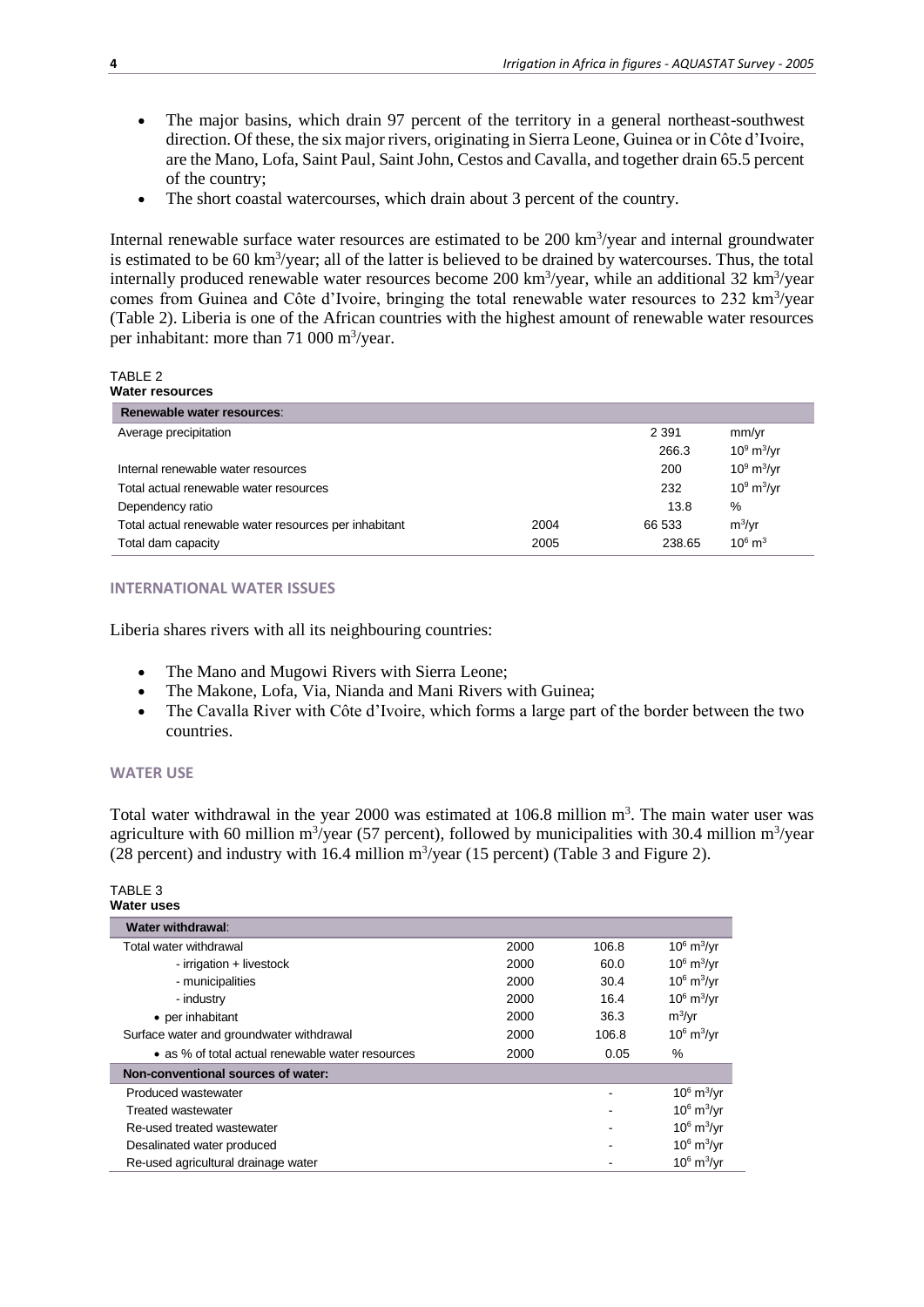#### FIGURE 2 **Water withdrawal** Total 0.1068 km<sup>3</sup>in 2000



#### **IRRIGATION AND DRAINAGE**

The irrigation potential in Liberia is estimated at 600 000 ha, consisting mainly of freshwater swamps. No up-to-date information on irrigated areas in Liberia is available. In 1987, the total water managed area was 20 100 ha (Figure 3 and Table 4), comprising:

- About 100 ha equipped for full or partial control irrigation, consisting mainly of small development projects supported through international or bilateral cooperation;
- 2 000 ha of equipped wetlands and inland valley bottoms, mainly cropped with rice;
- 18 000 ha of non-equipped cultivated wetlands, swamps and inland valley bottoms.

FIGURE 3 **Distribution of the water managed areas** Total 20 100 ha in 1987

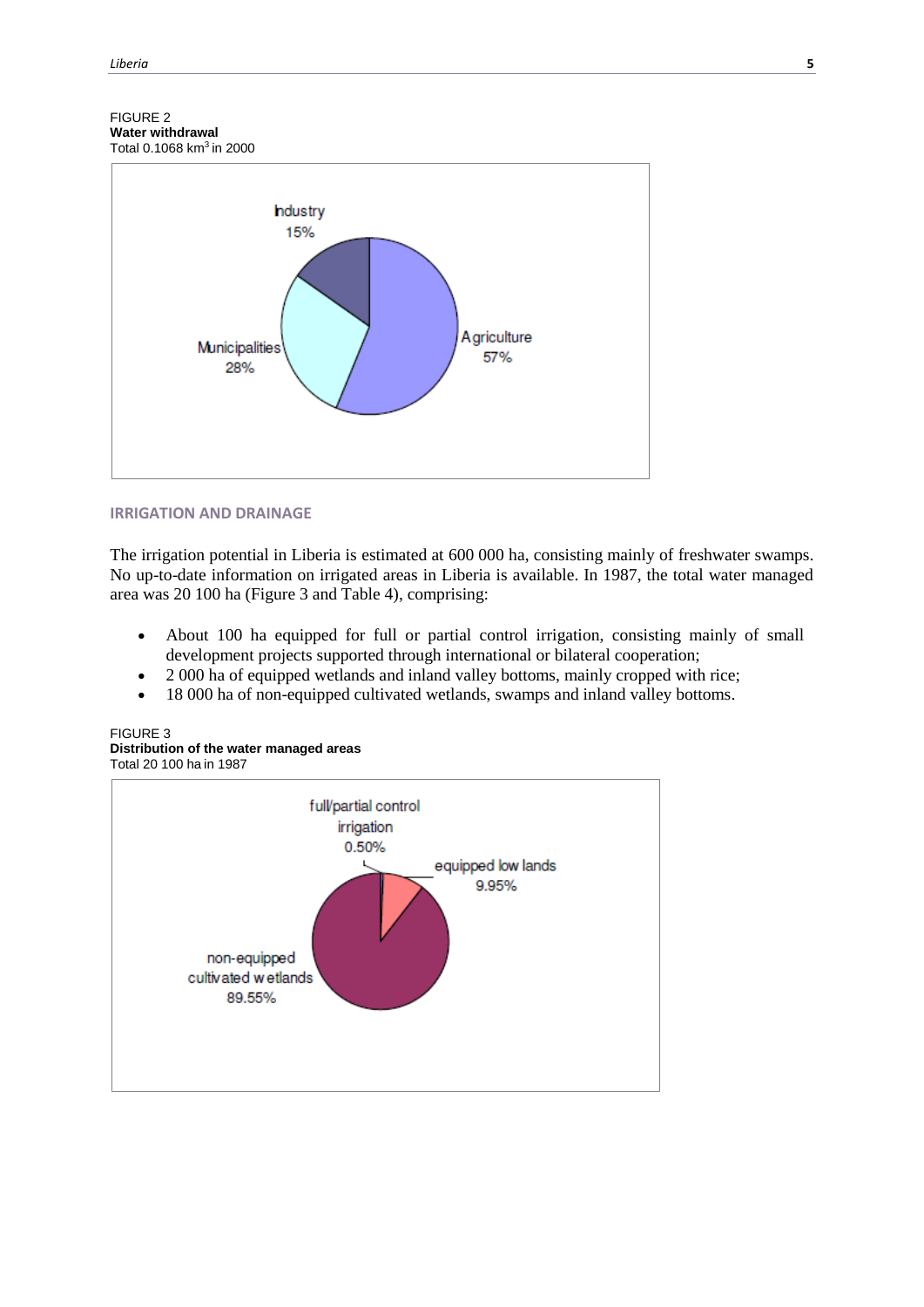#### TABLE 4 **Irrigation and drainage**

| <b>Irrigation potential</b>                                    |      | 600 000 | ha          |
|----------------------------------------------------------------|------|---------|-------------|
| Water management                                               |      |         |             |
| 1. Full or partial control irrigation: equipped area           | 1987 | 100     | ha          |
| - surface irrigation                                           |      |         | ha          |
| - sprinkler irrigation                                         |      |         | ha          |
| - localized irrigation                                         |      |         | ha          |
| • % of area irrigated from groundwater                         |      |         | %           |
| • % of area irrigated from surface water                       |      |         | %           |
| 2. Equipped lowlands (wetland, ivb, flood plains, mangroves)   | 1987 | 2 0 0 0 | ha          |
| 3. Spate irrigation                                            |      |         | ha          |
| Total area equipped for irrigation (1+2+3)                     | 1987 | 2 100   | ha          |
| - as % of cultivated area                                      | 1987 | 0.3     | $\%$        |
| - average increase per year over the last  years               |      |         | %           |
| - power irrigated area as % of total area equipped             |      |         | $\%$        |
| - % of total area equipped actually irrigated                  |      |         | %           |
| 4. Non-equipped cultivated wetlands and inland valley bottoms  | 1986 | 18 000  | ha          |
| 5. Non-equipped flood recession cropping area                  |      |         | ha          |
| Total water-managed area (1+2+3+4+5)                           | 1987 | 20 100  | ha          |
| • as % of cultivated area                                      | 1987 | 3.3     | %           |
| Full or partial control irrigation schemes:<br>Criteria:       |      |         |             |
| Small-scale schemes<br>kha                                     |      |         | ha          |
| Medium-scale schemes                                           |      |         | ha          |
| large-scale schemes<br>> ha                                    |      |         | ha          |
| Total number of households in irrigation                       |      |         |             |
| Irrigated crops in full or partial control irrigation schemes: |      |         |             |
| Total irrigated grain production                               |      |         | tonnes      |
| • as % of total grain production                               |      |         | %           |
| Total harvested irrigated cropped area                         |      |         | ha          |
| • Annual crops: total                                          |      |         | ha          |
| - vegetables                                                   |      |         | ha          |
| Irrigated cropping intensity                                   |      |         | $\%$        |
| Drainage - Environment:                                        |      |         |             |
| Total drained area                                             |      |         | ha          |
| - part of the area equipped for irrigation drained             |      |         | ha          |
| - other drained area (non-irrigated)                           |      |         | ha          |
| • drained area as % of cultivated area                         |      |         | %           |
| Flood-protected areas                                          |      |         | ha          |
| Area salinized by irrigation                                   |      |         | ha          |
| Population affected by water-related diseases                  |      |         | inhabitants |

FAO's Special Program for Food Security (SPFS) 2000-2002 had the following aims:

- Developing 50 ha of small swamps, complete with drainage/irrigation channels and required water control structures;
- Training of farmers and extension staff in the utilization and repair of treadle and petrol pumps;
- Training of farmers and extension staff in water control practices at field level, irrigated field maintenance and improved cultivation methods (particularly rice and vegetables);
- Demonstration of low-cost small-scale irrigation technologies on 10 ha using treadle pumps and petrol pumps, and of water management practices with the participation of farmers and extension workers.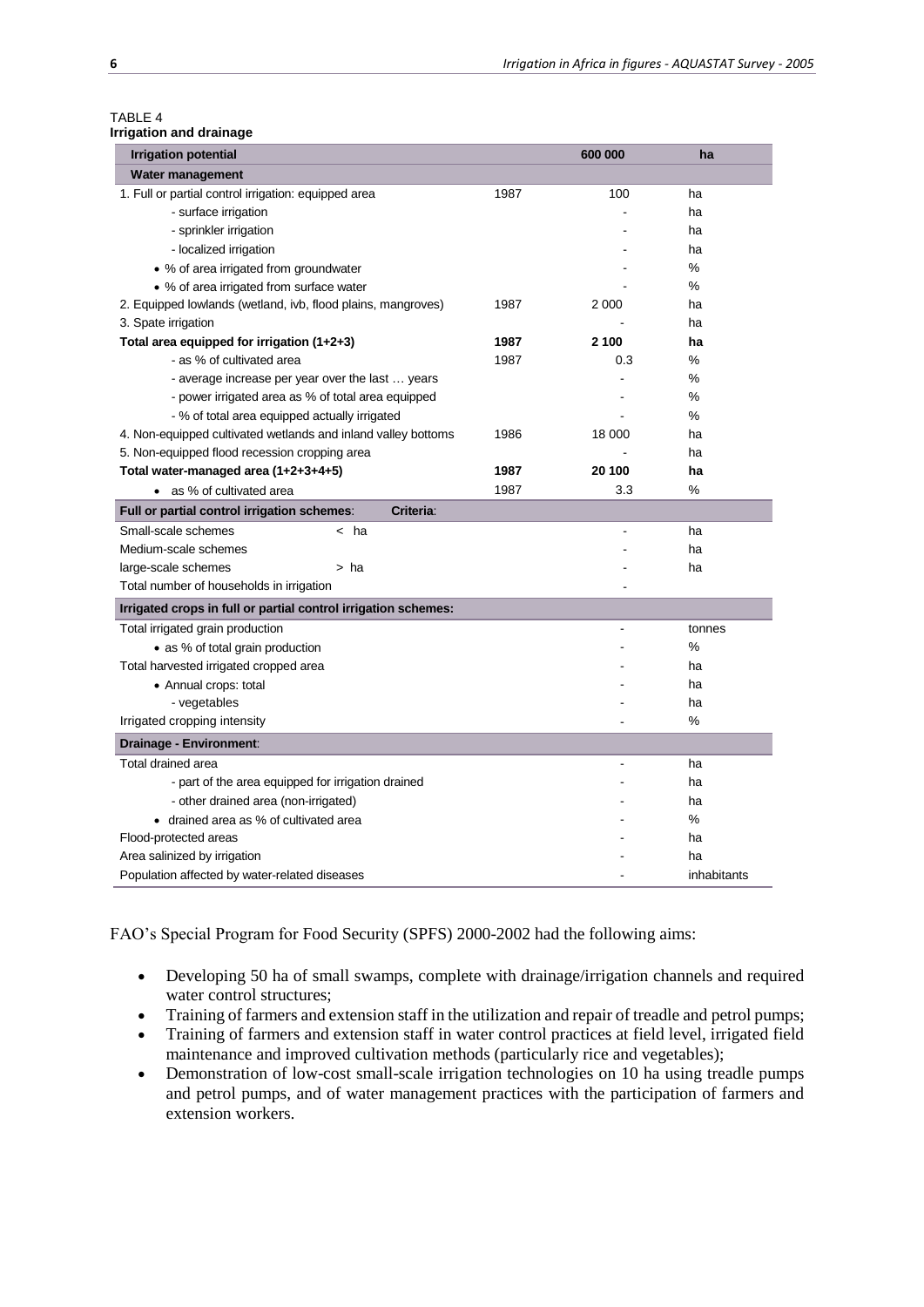### **Role of irrigation in agricultural production, the economy and society**

The main irrigated crop is rice. It is grown in the swamps in addition to the upland rice. Shifting cultivation in the uplands is still the main technique: the secondary forest is cleared and burned, and upland rice is cropped during one or two years combined with different food crops (cassava, common groundnuts or vegetables). Afterwards, the area returns to bush fallow for 8-10 years. This system is the preferred mode of farming in Liberia and has the advantage of maintaining the ecological system in equilibrium. However, this system cannot be applied in areas where a higher population density prevents the restoration of soil fertility due to too short a fallow period. In those areas, swamp rice is cultivated in addition to upland crops.

While in the mid-1980s about 235 000 ha of rice were cultivated, this figure dropped to 120 000 ha in 2003, leading to a decrease in total rice production from about 290 000 tonnes in the mid-1980s to 110 000 tonnes in 2003. In 1995, the yield of upland rice was estimated to be 1.3 t/ha, while yields of swamp rice were about 1.6 t/ha, and yields in equipped wetlands and swamps reached more than 2 t/ha.

Gender and land tenure with regard to water management has been a well-known problem for projects in Liberia.

#### **WATER MANAGEMENT, POLICIES AND LEGISLATION RELATED TO WATER USE IN AGRICULTURE**

# **Institutions**

The National Water Resources and Sanitation Board was created in 1981 in order to coordinate the activities of the different institutions or corporations involved in the management of water resources. Before the conflict, the main institutions involved were:

- The Liberia Water and Sewer Corporation (LWSC), in charge of the water supply systems in the urban areas;
- The Ministry of Agriculture, in charge, inter alia, of irrigation;
- The Ministry of Health and Social Affairs, in charge of sewerage;
- The Liberia Electricity Corporation, in charge of hydro-electric energy production;
- The Ministry of Rural Development in charge of water supply in rural areas;
- The Hydrology Service of the Ministry of Land, Mines and Energy.

# **ENVIRONMENT AND HEALTH**

Main environmental problems in Liberia are tropical rain forest deforestation, soil erosion, loss of biodiversity, and pollution of coastal waters from oil residue and raw sewage. Water-borne diseases such as diarrhoea, dysentery, cholera and infectious hepatitis are common.

# **PROSPECTS FOR AGRICULTURAL WATER MANAGEMENT**

With only about 3 percent or about 20 000 ha of a potential 600 000 ha of swampland cultivated with rice before the war, water control and soil management measures remain the most suitable vehicle for future development. Water deficiency in the dry season, poor drainage, flooding of lowlands and the hazard of water erosion are all problems that need to be addressed.

The development of swamp rice cultivation will become necessary with increasing population and population density. It has been estimated that with an intensification of swamp rice cultivation, it could be possible for Liberia to become self-sufficient in rice, which is the staple food crop. The urban demand for rice is also rapidly expanding.